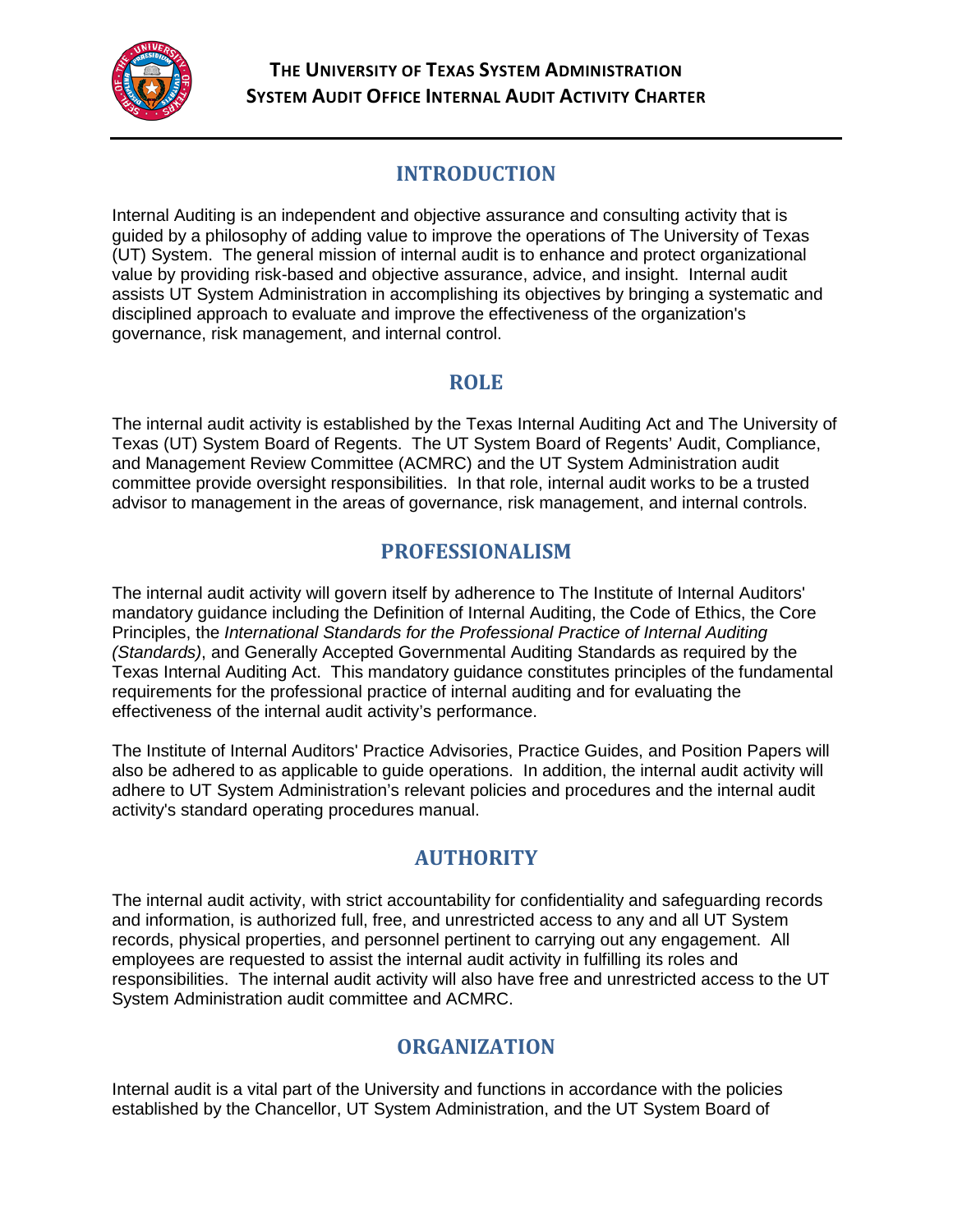

Regents. To provide for the independence of the internal auditing activity, the UT System Chief Audit Executive (CAE) reports functionally to the UT System Administration audit committee and the ACMRC. The CAE reports administratively to the UT System General Counsel to the Board of Regents and has an indirect reporting relationship to the Chancellor.

The CAE will communicate and interact directly with the UT System Administration audit committee, including in executive sessions and between committee meetings, as appropriate. Responsibilities of the UT System Administration audit committee are outlined in its charter.

## **INDEPENDENCE AND OBJECTIVITY**

The internal audit activity will remain free from interference by any element in the organization, including matters of audit selection, scope, procedures, frequency, timing, or report content to permit maintenance of a necessary independent and objective mental attitude.

Internal auditors will have no direct operational responsibility or authority over any of the activities audited. Accordingly, they will not implement internal controls, develop procedures, install systems, prepare records, or engage in any other activity that may impair the internal auditor's judgment. Internal auditors may provide assurance services where they have previously performed consulting services provided the nature of the consulting did not impair objectivity, and provided individual objectivity is managed when assigning resources to the engagement.

Internal auditors will exhibit the highest level of professional objectivity in gathering, evaluating, and communicating information about the activity or process being examined. Internal auditors will make a balanced assessment of all the relevant circumstances and not be unduly influenced by their own interests or by others in forming judgments.

The CAE will confirm, at least annually, the organizational independence of the internal audit activity and its staff members to the UT System Administration audit committee. The CAE will annually confirm the organizational independence of Systemwide internal audit to the ACMRC.

# **RESPONSIBILITY**

The scope of internal auditing encompasses, but is not limited to, the examination and evaluation of the adequacy and effectiveness of the organization's governance, risk management, and internal controls as well as the quality of performance in carrying out assigned responsibilities to achieve the organization's stated goals and objectives. This includes:

- Developing a flexible, annual audit plan using an appropriate risk-based methodology, including any risks or control concerns identified by management and the ACMRC Chairman, and submitting that plan to the UT System Administration audit committee for review and approval on an annual basis.
- Providing guidance and coordination for the risk assessment methodology and development of the institutional annual audit plans and presenting the Systemwide annual audit plan, including assessed risks, for review and approval by the UT System Board of Regents.
- Developing relationships throughout the organization to become a trusted advisor to management on risk management and internal control matters.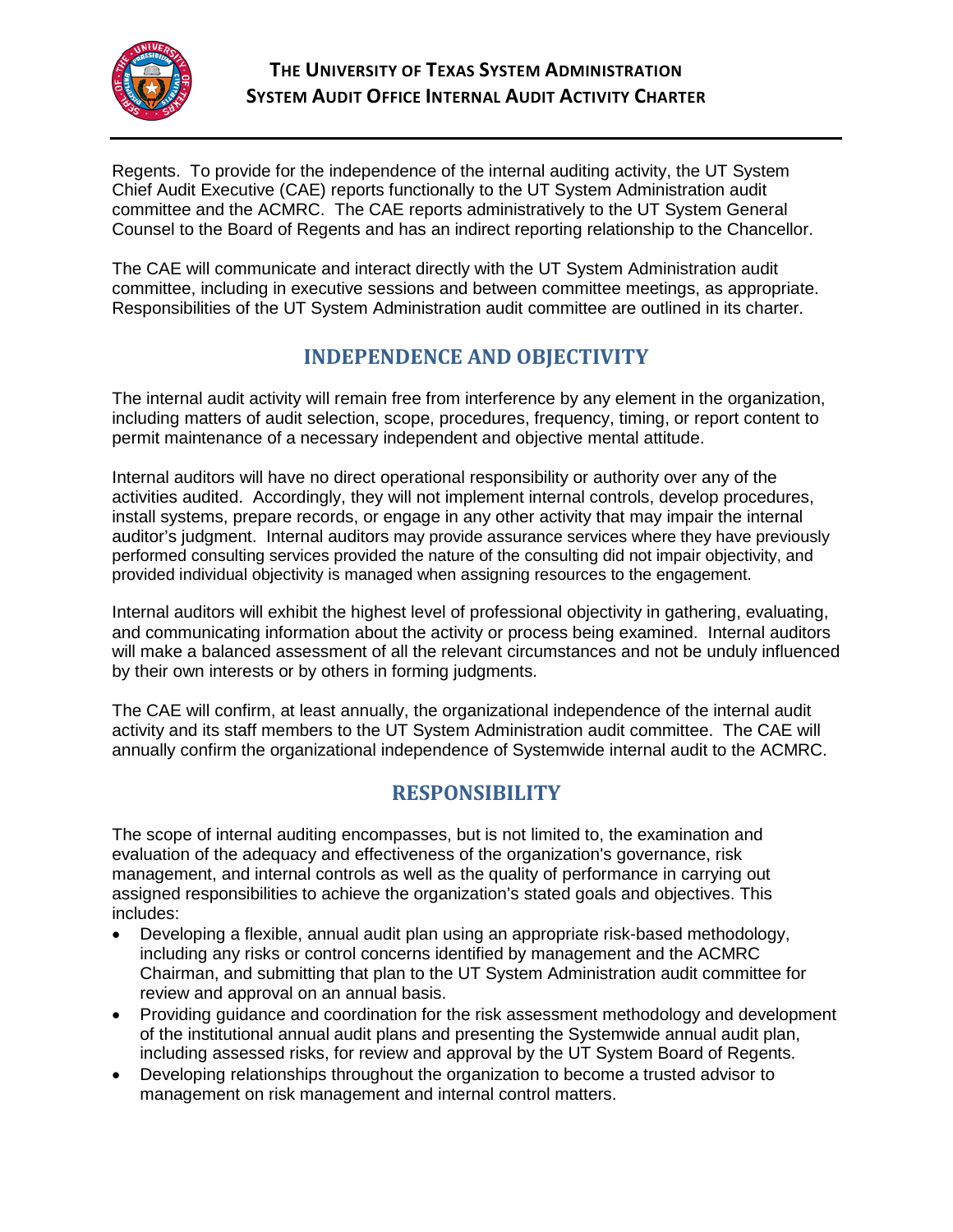

- Maintaining a professional audit staff with sufficient knowledge, skills, abilities, experience, and professional certifications.
- Evaluating risk exposure relating to achievement of the organization's strategic objectives.
- Evaluating the reliability and integrity of information and the means used to identify, measure, classify, and report such information.
- Evaluating the systems established to ensure compliance with those policies, plans, procedures, laws, and regulations, which could have a significant impact on the organization.
- Evaluating the means of safeguarding assets and, as appropriate, verifying the existence of such assets.
- Evaluating the effectiveness and efficiency with which resources are employed.
- Evaluating operations or programs to ascertain whether results are consistent with established objectives and goals and whether the operations or programs are being carried out as planned.
- Monitoring and evaluating governance processes.
- Monitoring and evaluating the effectiveness of the organization's risk management processes.
- Evaluating the quality of performance of external auditors and the degree of coordination with internal audit, as applicable.
- Performing consulting and advisory services related to governance, risk management, and control as appropriate for the organization. Such services include management requests, participation on UT System Administration committees, and participation on implementation teams for information technology projects and business process improvements.
- Evaluating specific operations at the request of the UT System Administration audit committee or management, as appropriate.
- Conducting investigations of significant suspected fraudulent activities, as requested by management and in accordance with UTS118 - [Dishonest or Fraudulent Activities.](http://www.utsystem.edu/board-of-regents/policy-library/policies/uts118-dishonest-or-fraudulent-activities)
- Developing audit programs and methodologies and coordinating approaches used for Systemwide audits.
- Developing tools, knowledge sharing, training, and other professional best practices for the internal audit function Systemwide.
- Providing support and advice to the institutional audit committees, including but not limited to, assisting in finding external members to serve as chairs for the committees, coordinating periodic communication among the chairs, and providing training forums for committee members.
- Providing general oversight over Systemwide internal audit activities, as appropriate.

## **INTERNAL AUDIT PLAN**

At least annually, the CAE will submit to the UT System Administration audit committee an internal audit plan for review and approval. The internal audit plan will consist of a work schedule as well as budget and resource requirements for the next fiscal year. The CAE will communicate the impact of any resource limitations or significant interim changes to the UT System Administration audit committee.

The internal audit plan will be developed based on a prioritization of the audit universe using a risk-based methodology, including input from senior management and the UT System Administration audit committee. The CAE will review and adjust the plan, as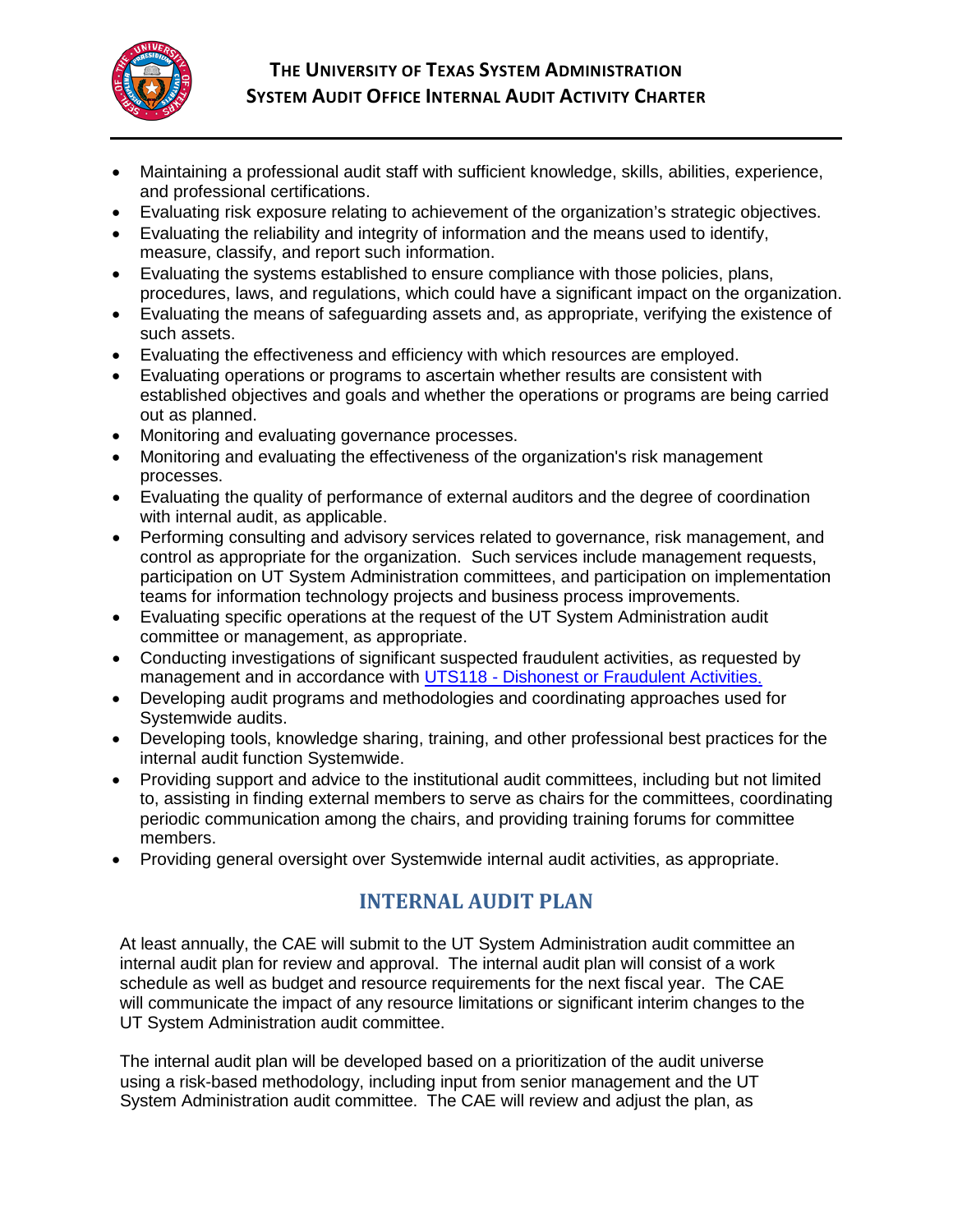

necessary, in response to changes in the internal audit resource levels or the organization's business, risks, operations, programs, systems, and controls. Any significant deviation from the internal audit plan will be communicated to and approved by the UT System Administration audit committee through periodic activity reports.

### **REPORTING AND MONITORING**

The CAE or designee will communicate the results of each internal audit engagement to the appropriate individuals. Internal audit results will also be communicated to the UT System Administration audit committee.

Communication of the engagement results may vary in form and content depending upon the nature of the engagement and the needs of the client. A formal internal audit report will include management's response and corrective action taken or to be taken in regard to the specific findings and recommendations. Management's response should include a timetable for anticipated completion of action to be taken and an explanation for any corrective action that will not be implemented.

The internal audit activity will be responsible for appropriate follow-up on management's action plans to address engagement findings and recommendations and reporting the results to appropriate management members and the UT System Administration audit committee. All significant findings will remain as open issues until reviewed and cleared by internal audit.

Internal audit will fulfill reporting requirements for audit reports and the annual report, including the annual audit plan, as prescribed by the Texas Internal Auditing Act.

The CAE will periodically report to the UT System Administration audit committee on the internal audit activity's purpose, authority, and responsibility, as well as performance relative to its plan. Reporting will also include significant risk exposures and control issues, including fraud risks, governance issues, and other matters needed or requested by senior management and the UT System Administration audit committee.

In addition, various reporting of Systemwide internal audit activities will be provided to the UT System Administration audit committee and the ACMRC. This may include annual audit plan completion status, Priority Findings and their implementation status, results of Systemwide audits, external audit results, and other items as requested by the UT System Administration audit committee or ACMRC.

## **QUALITY ASSURANCE AND IMPROVEMENT PROGRAM**

The internal audit activity will maintain a quality assurance and improvement program that covers all aspects of the internal audit activity. The program will include an evaluation of the internal audit activity's conformance with the Definition of Internal Auditing, the Core Principles, and the *Standards*, and an evaluation of whether internal auditors apply the Code of Ethics. The program also assesses the efficiency and effectiveness of the internal audit activity and identifies opportunities for improvement.